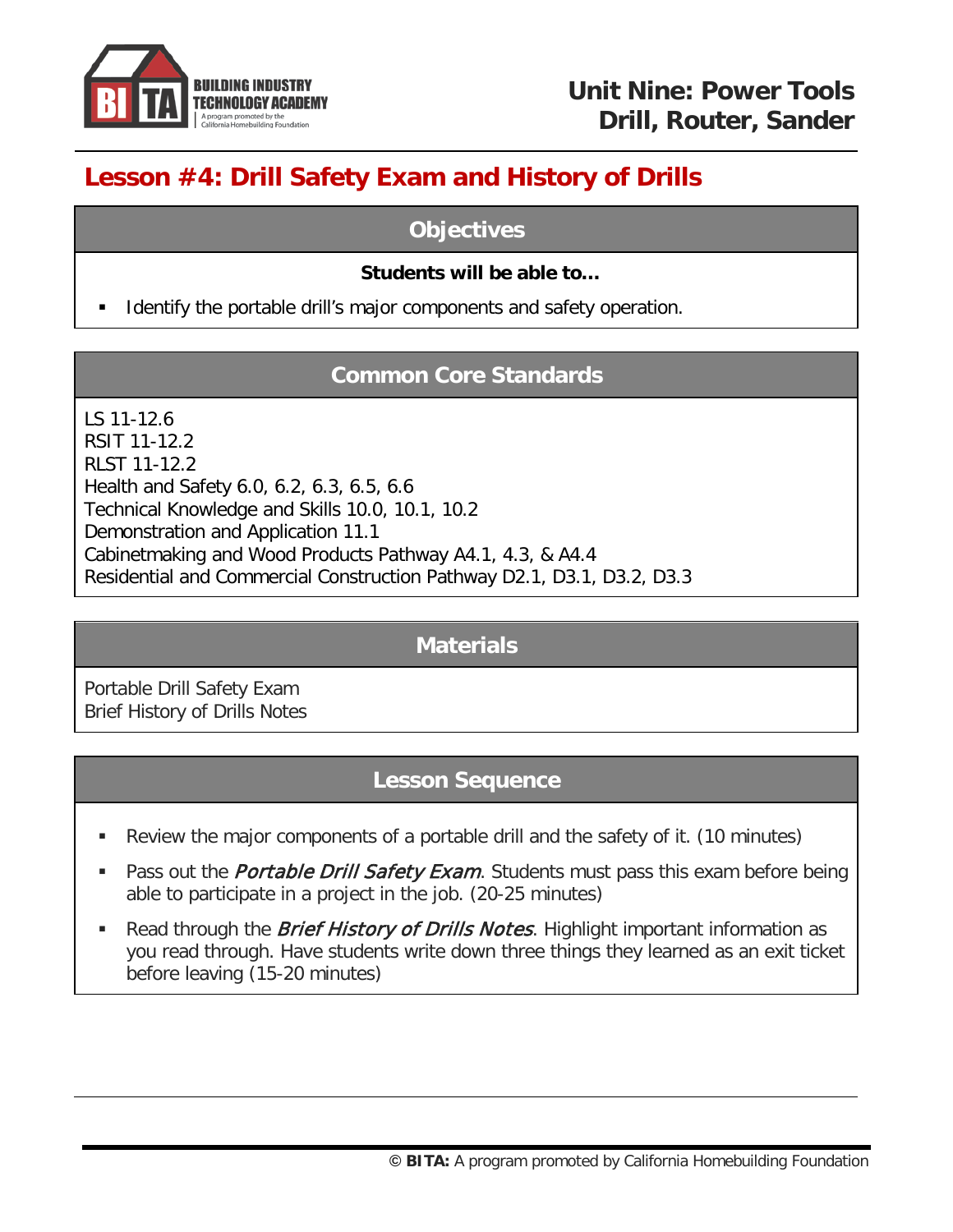### **Assessment**

Students must pass the portable drill safety exam prior to being able to participate in a project in the shop.

Use exit ticket data to display student knowledge of the history of drills.

### **Accommodations/Modifications**

Test May Be Read Aloud One on One Support Extra Time If Needed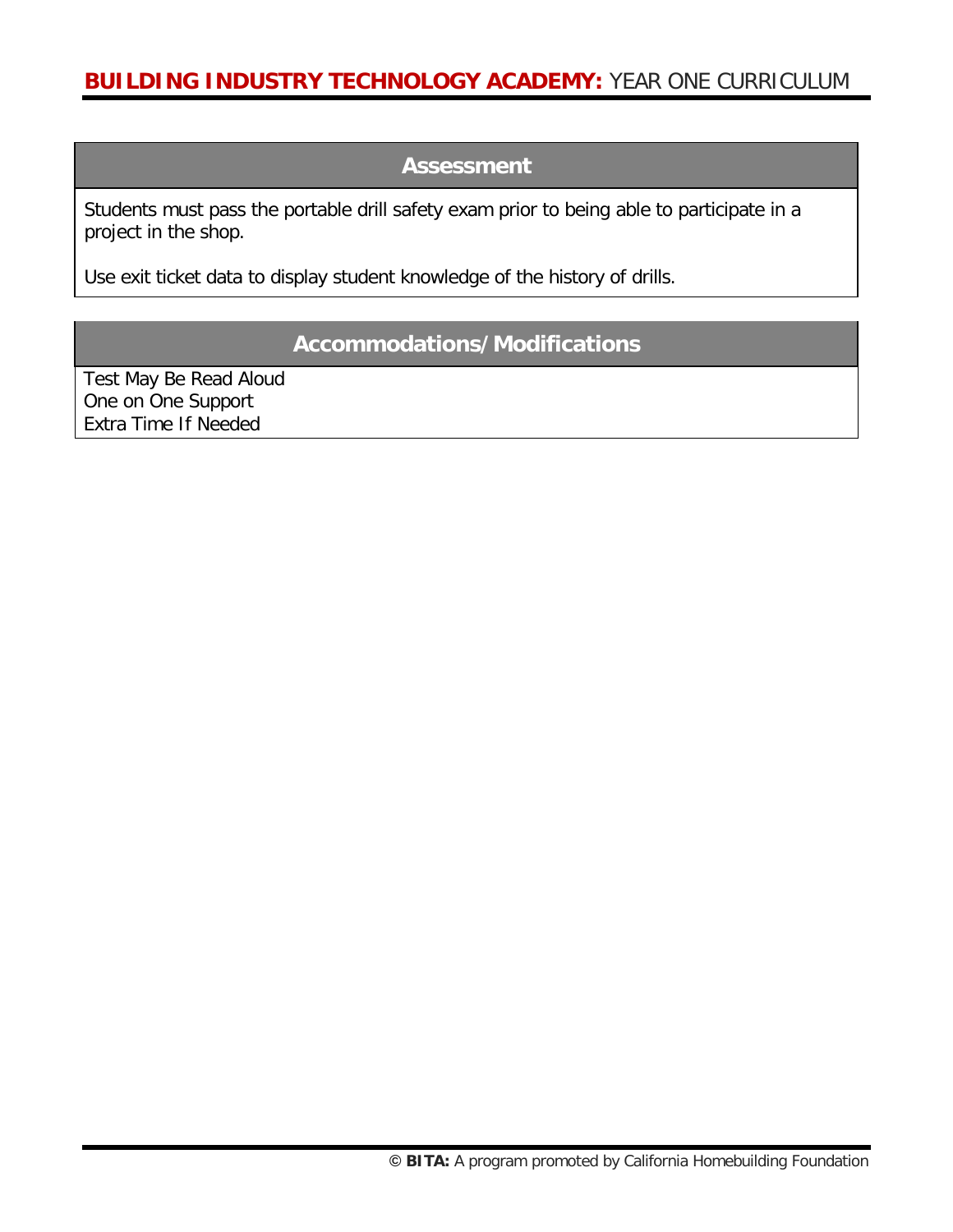### **Portable Drill Safety Exam**

Directions: Fill in the blank spaces with the word(s) from the word bank.

| Cooling vents  | <b>Tightened</b> | Woodchips      | Capability | Tightening<br>location |
|----------------|------------------|----------------|------------|------------------------|
| Trigger switch | Jump             | <b>MPH</b>     | Faster     | Drill bit              |
| Power cord     | Clamp            | <b>Defect</b>  | Flammable  | Lefthanded             |
| Hot            | Dull             | <b>Balance</b> | Pilot hole | Wedge                  |
| Lubricant      | Slower           | Angle          | Center     | Front                  |
| Portal sockets | <b>RPM</b>       | Righthanded    | Chuck key  |                        |

1. The portable drill's power cord must be unplugged before changing the

2. Make sure when tightening the drill bit in the portable drill to always use

3. Always pick up the portable drill up by the handle and never by the \_\_\_\_\_\_\_\_\_\_\_\_\_\_\_\_\_\_\_\_\_\_\_\_.

- 4. When drilling into a metal container make sure nothing in the container is \_\_\_\_\_\_\_\_\_\_\_\_\_\_\_\_\_\_\_.
- 5. In order to be a safe user of the portable drill, you must know the equipment's
- 6. When tightening the drill bit in the portable drill, always make sure to use all three
- 7. Controlling the speed of the portable drill is accomplished with the use of the \_\_\_\_\_\_\_\_\_\_\_\_\_\_\_\_\_

8. A drill bit with a small diameter will require an rpm speed that is \_\_\_\_\_\_\_\_\_\_\_\_\_\_\_\_\_\_\_\_\_\_\_\_\_.

9. A drill bit with a larger diameter will require an rpm speed that is \_\_\_\_\_\_\_\_\_\_\_\_\_\_\_\_\_\_\_\_\_\_\_\_\_\_\_\_.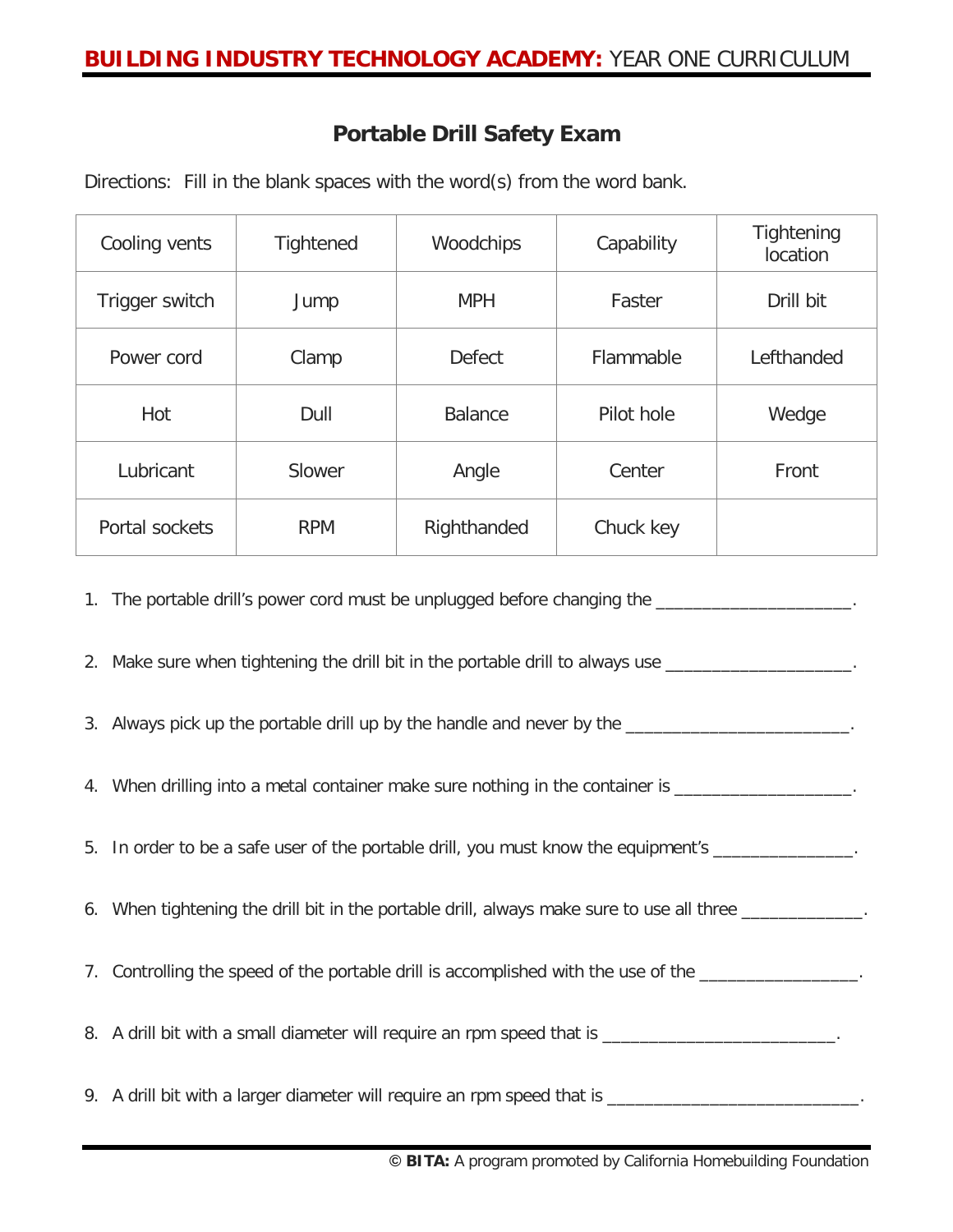| 10. In order to avoid having a part spin when drilling it is recommended that you use a ___________.    |
|---------------------------------------------------------------------------------------------------------|
| 11. Before using the portable drill, inspect the power cord for any ___________________________.        |
| 12. Drill bits are manufactured so that the direction of rotation when cutting is _________________.    |
| 13. Avoid touching the drill bit during use due to the fact it may get ___________________________.     |
| 14. It is a safe practice when drilling, to never reach and keep good ______________________________    |
| 15. To relieve pressure when drilling into a hard wood, you should create a _____________________.      |
| 16. When drilling deep holes into wood, you must withdraw the drill bit frequently to clear             |
| 17. When drilling into a masonry or metal surface, you may need to apply a suitable _______________     |
| 18. To avoid overheating when using the portable drill, don't cover the _________________________.      |
| 19. To avoid braking drill bits that are long and have a small diameter, you must keep the drill at the |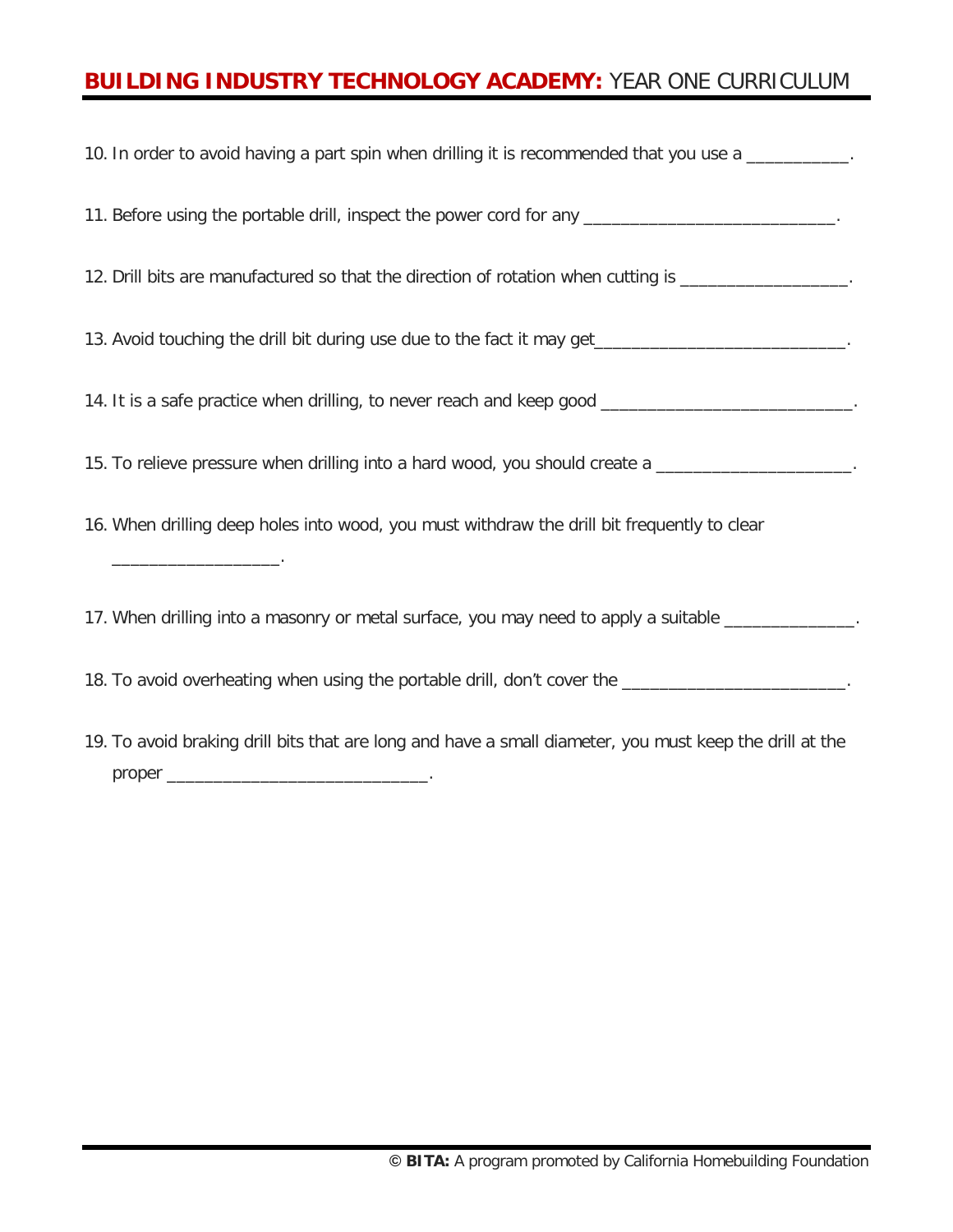### **Portable Drill Safety Exam** – Answer Key

- 1. The portable drill's power cord must be unplugged before changing the **drill bit**.
- 2. Make sure when tightening the drill bit in the portable drill to always use a **chuck key**.
- 3. Always pick up the portable drill up by the handle and never by the **power cord**.
- 4. When drilling into a metal container make sure nothing in the container is **flammable**.
- 5. In order to be a safe user of the portable drill, you must know the equipment's **capability**.
- 6. When tightening the drill bit in the portable drill, always make sure to use all three-tightening **location**.
- 7. Controlling the speed of the portable drill is accomplished with the use of the **trigger switch**.
- 8. A drill bit with a small diameter will require an rpm speed that is **slower**.
- 9. A drill bit with a larger diameter will require an rpm speed that is **faster**.
- 10. In order to avoid having a part spin when drilling it is recommended that you use a **clamp**.
- 11. Before using the portable drill, inspect the power cord for any **defects**.
- 12. Drill bits are manufactured so that the direction of rotation when cutting is **righthanded**.
- 13. Avoid touching the drill bit during use due to the fact it may get **hot**.
- 14. It is a safe practice when drilling, to never reach and keep good **balance**.
- 15. To relieve pressure when drilling into a hard wood, you should create a **pilot hole**.
- 16. When drilling deep holes into wood, you must withdraw the drill bit frequently to clear **wood chips**.
- 17. When drilling into a masonry or metal surface, you may need to apply a suitable **lubricant**.
- 18. To avoid overheating when using the portable drill, don't cover the **cooling vents**.
- 19. To avoid braking drill bits that are long and have a small diameter, you must keep the drill at the proper **angle**.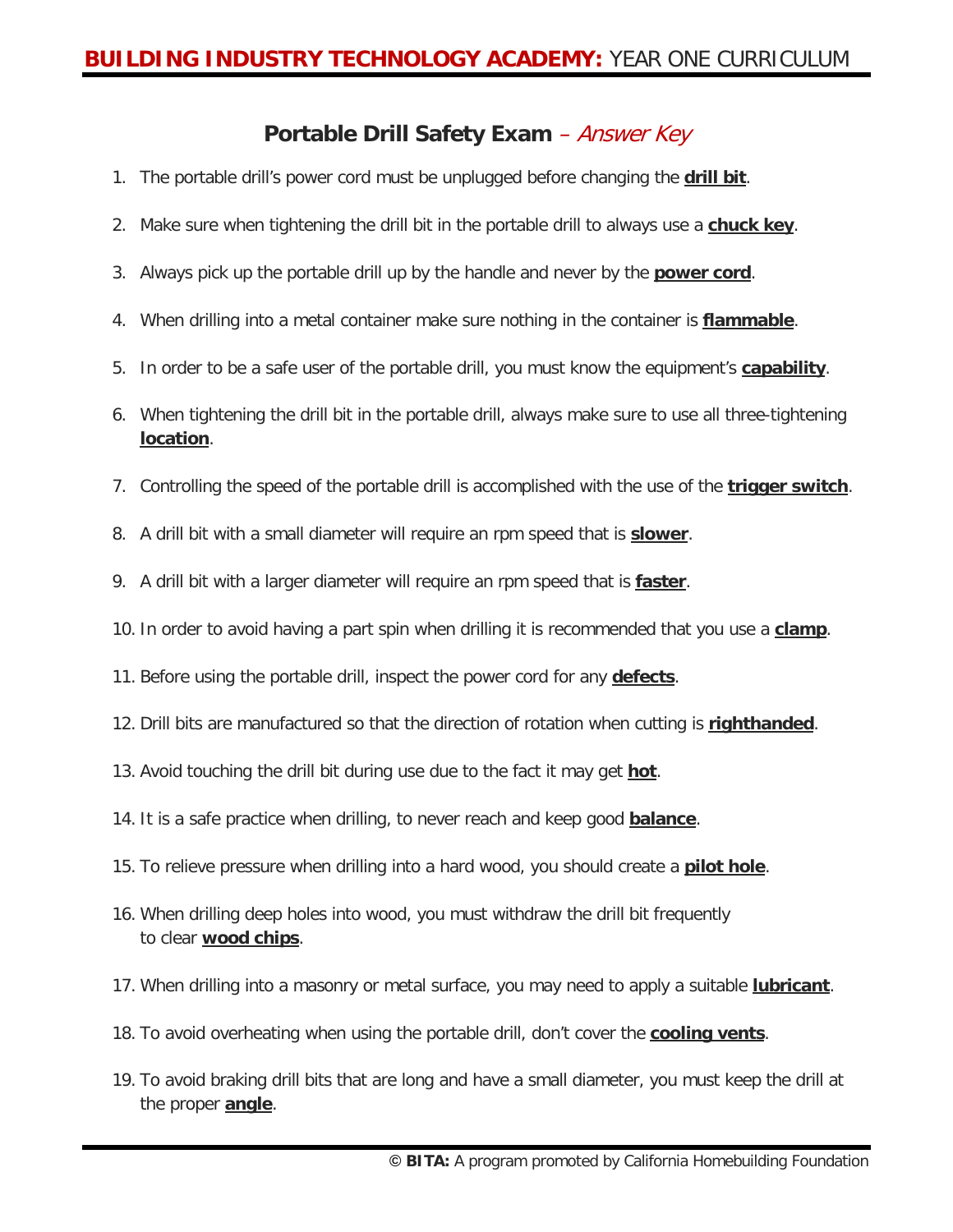### **Brief History of Drills Notes**

Historically, drilling holes has always required considerable time and effort.



The first human tool for drilling was the awl. The awl was simply a sharp stone that was attached to a stick, then pressed against the work piece and rotated by hand. Sand and other abrasive materials were often used to make the awl more effective at drilling.



The first step forward in drilling was the strap drill, which had a leather cord wrapped around the shaft of a stick. By pulling the cord back and forth, the stone bit at the end of the stick could be rotated at a higher speed, making it more effective.



After the strap drill came the bow drill, which first appeared in Egypt over 6,000 years ago. The bow drill consisted of the two ends of leather from a strap drill attached to a bow. This made it easier to move back and forth, rotating the drill. The bow drill could be rotated faster than the strap drill, speeding up the drilling process.



Bow drills were particularly popular in China, where they continued to be used until the beginning of the 20th century. Very large bow drills, which required several people to operate, were used for drilling larger holes.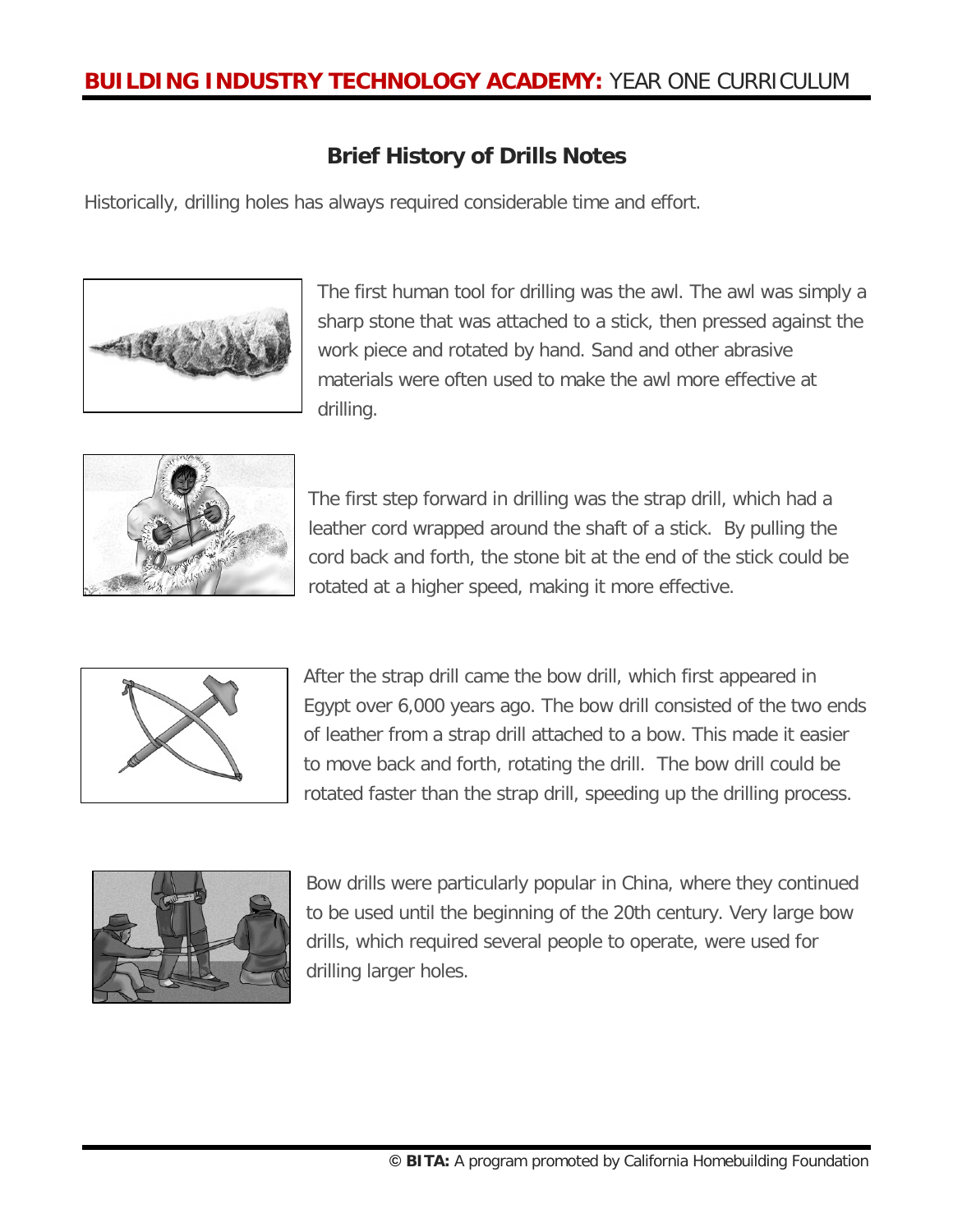#### **Augers**



During Roman times, the auger drill became popular. The auger was a metal corkscrew-like drill with two wooden handles at the top, giving it a 'T' shape. It was better suited to drilling wider holes than other drills that required several people to turn, so was used to drill very large diameter holes. Auger shaped drill bits are still used to this day in modern drills for drilling larger diameter holes into wood.

#### **Hand Braces**



The hand brace was the next big step forward in drilling. However, it did not appear until the early 1400s. The oldest remaining example of a brace came from an English ship that sunk in 1545.



Wood was used to construct the first braces which had the drill bit permanently attached. Up until the beginning of the 19th century, advances in brace design consisted of adding metal plates to reinforce and strengthen the wooden frame along with simple clamp-like chucks, which allowed different drill bits to be used.



At the end of the 19th century, good quality cheap steel allowed much stronger braces to be made. With the advances in manufacturing accuracy at the time, more complex parts could be made. This led to improved chuck designs and the invention of the ratchet mechanism that would be used on some braces and hand drills.

#### **Hand Drills**



The advances in materials and accuracy of manufacturing during the 19th century also led to the next invention in drill technology. The hand drill, which was first pictured in 1816, used a handle attached to a drive gear to turn a pinion, which spun the drill bit. Hand drills could achieve much higher turning speeds than other drills. This meant they were far better for drilling metal, which required a higher cutting speed.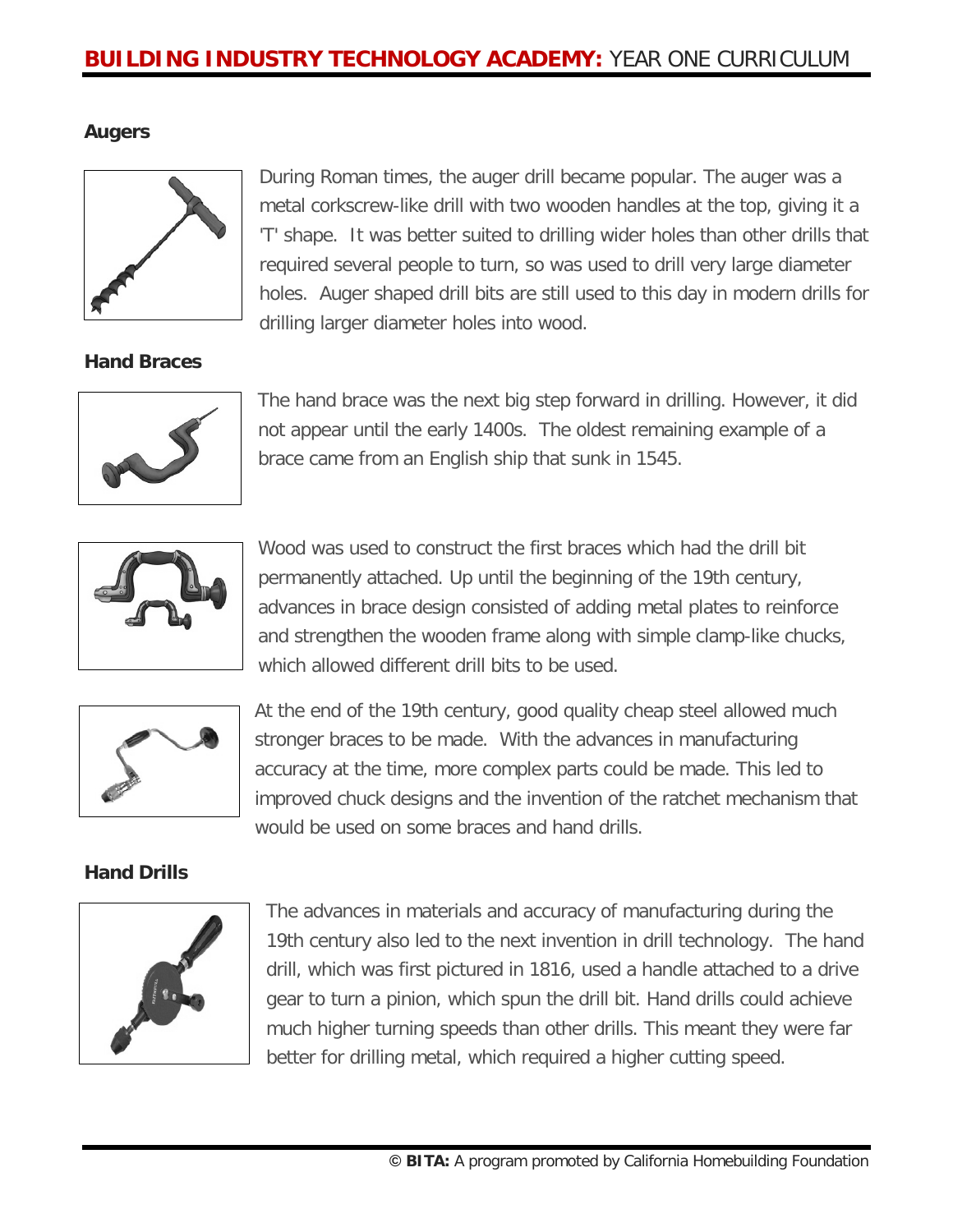#### **Modern drills**



The days of hand drills and braces were numbered though as the electric motor led to the invention of the electric drill in 1889 by Arthur James Arnot and William Blanch Brain of Melbourne, Australia. In 1917, Black & Decker patented the first pistol grip portable drill with a trigger switch. This marked the beginning of modern drilling.

#### **Most Common Drill Bits**



**Twist Bit:** 

The first 'twist' drill bit was invented in 1861, by Steven A. Morse (not to be confused with Samuel Morse of Morse Code fame). This drill bit was originally formed by cutting two grooves on opposite sides of a steel bar and then twisting it. Today, twist bits are typically produced by grinding a steel bar while it is being rotated, creating the helical flutes. The twist bit is the most commonly used drill bit today, and is easily the most recognizable drill bit made. One of the reasons for this bit's popularity is because of its versatility. It's one of only a few of the many types of drill bits that can effectively/efficiently drill both soft and hard materials. Such materials include wood and metal.

The only thing you must be aware of when using a twist bit (depending on the hardness of the material you are going to drill) is the quality of the steel the bit is made of. For relatively soft materials such as wood, inexpensive carbon steel bits will work just fine. This is because very little heat is generated while drilling these materials. What heat is generated by the process can be handled by a bit made of carbon steel. However, if you need to drill something hard like plate steel, a carbon steel bit will not be able to cope with the heat of the process, and will dull quickly. To drill something this hard, you need a drill bit to be made out of higher grade steel. This steel is known as High Speed Steel (HSS), and it can withstand a great deal more heat than its carbon cousin.

An important point that you have, and will continue to hear throughout the BITA program, is that *heat is the destroyer of all things sharp*. For this reason, most carpenter's/trades people invest only in twist bits made from high-speed steel. This way they don't have to worry about what material they may have to drill on the jobsite; their bits will be up to the task.